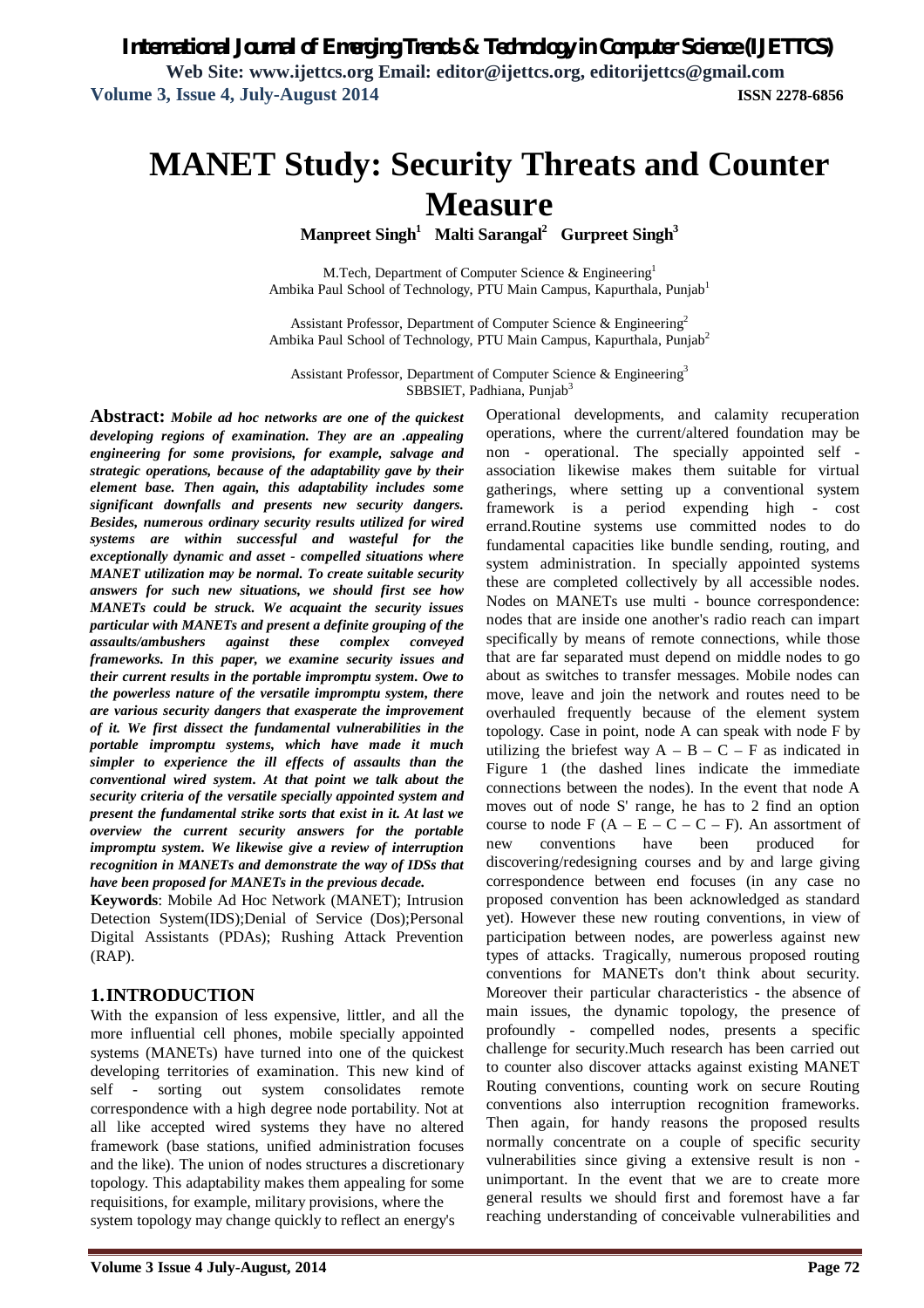security dangers against MANETs. This is the fundamental objective of this section.



**Figure 1.** Communication between Nodes on MANETs

## **2.BACKGROUND**

The particular characteristics of MANETs present a test for security results. Numerous existing security answers for routine systems are inadequate and wasteful for numerous visualized MANET organization nature's turfs. Thusly, analysts have been meeting expectations for the most recent decade on creating new security results or changing current ones to be material to MANETs. Since numerous routing conventions don't think about security, some examination centres on developing secure routing conventions then again presenting security developments to the current routing conventions. Routing conventions have been proposed to counter childish exercises by driving the self-centred nodes to collaborate. Existing key administration components are normally focused around main issues where administrations, for example, accreditation powers or key servers might be put. Since MANETs don't have such focuses, new key administration systems have must be produced to satisfy prerequisites. At long last, following prevention systems are perpetually constrained in viability, intrusion location frameworks are by and large used to supplement other security systems. This applies to MANETs excessively and researchers have proposed new IDSs to locate noxious activities on these systems. In the event that we are to create more general results we should first have a complete understanding of conceivable vulnerabilities and security dangers against MANETs. They offer the vulnerabilities of wired systems, for example, listening stealthily, disavowal of administration, spoofing and so forth, which are accentuated by the specially appointed connection [1]. They likewise have further vulnerabilities, for example, those that exploit the agreeable nature of Routing calculations. These vulnerabilities of MANETs are abridged in the emulating area.

## **3.VULNERABILITIES OF MANETS**

- a. Wireless Links: First of all, the use of wireless links makes the network susceptible to attacks such as eavesdropping and active interference. Unlike wired networks, attackers do not need physical access to the network to carry out these attacks. Furthermore wireless networks typically have lower bandwidths than wired networks. Attackers can exploit this feature, consuming network bandwidth with ease to prevent normal communication among nodes.
- b. Dynamic Topology: MANET nodes can leave and join the network, and move independently. As a result the network topology can change frequently. It is hard to differentiate normal behaviour of the network from

anomaly/malicious behaviour in this dynamic environment. For example, a node sending disruptive routing information can be a malicious node, or else simply be using outdated information in good faith. Moreover mobility of nodes means that we cannot assume nodes, especially critical ones (servers, etc.), are secured in locked cabinets as in wired networks. Nodes with inadequate physical protection may often be at risk of being captured and compromised.

- c. Cooperativeness: Routing algorithms for MANETs usually assume that nodes are cooperative and nonmalicious. As a result, a malicious attacker can easily become an important routing agent and disrupt network operations by disobeying the protocol specifications. For example, a node can pose as a neighbour to other nodes and participate in collective decision -making mechanisms, possibly affecting networking significantly.
- d.Lack of a Clear Line of Defence:MANETs do not have a clear line of defence; attacks can come from all directions [2]. The boundary that separates the inside network from the outside world is not very clear on MANETs. For example, there is no well-defined place where we can deploy our traffic monitoring, and access control mechanisms. Whereas all traffic goes through switches, routers, or gateways in wired networks, network information in MANETs is distributed across nodes that can only see the packets sent and received in their transmission range.
- e. Limited Resources: Resource constraints are a further vulnerability. There can be a variety of devices on MANETs, ranging from laptops to handheld devices such as PDAs and mobile phones. These will generally have different computing and storage capacities that can be the focus of new attacks. For example, mobile nodes generally run on battery power. This has led to emergence of innovative attacks targeting this aspect, e.g. "Sleep Deprivation Torture [3]". Furthermore, the introduction of moresecurity characteristics into the system expands the computation, correspondence and administration load [4]. This is a test for systems that are as of now asset - compelled.

## **4.ATTACKS ON MANET**

At the most elevated amount, the security objectives of MANETs are most certainly not that unique in relation to different systems: most ordinarily confirmation, classifiedness, respectability, accessibility, and non renouncement. Confirmation is the check of cases about the personality of a wellspring of data. Confidentiality implies that just commissioned individuals or frameworks can read then again execute ensured information then again programs. It ought to be noted that the affectability of data in MANETs may rot a great deal more quickly than in other data. For sample, yesterday's troop location will regularly be less delicate than today's. Respectability implies that the data is not adjusted or defiled by unapproved clients or by nature. Accessibility alludes to the capability of the system to give administrations as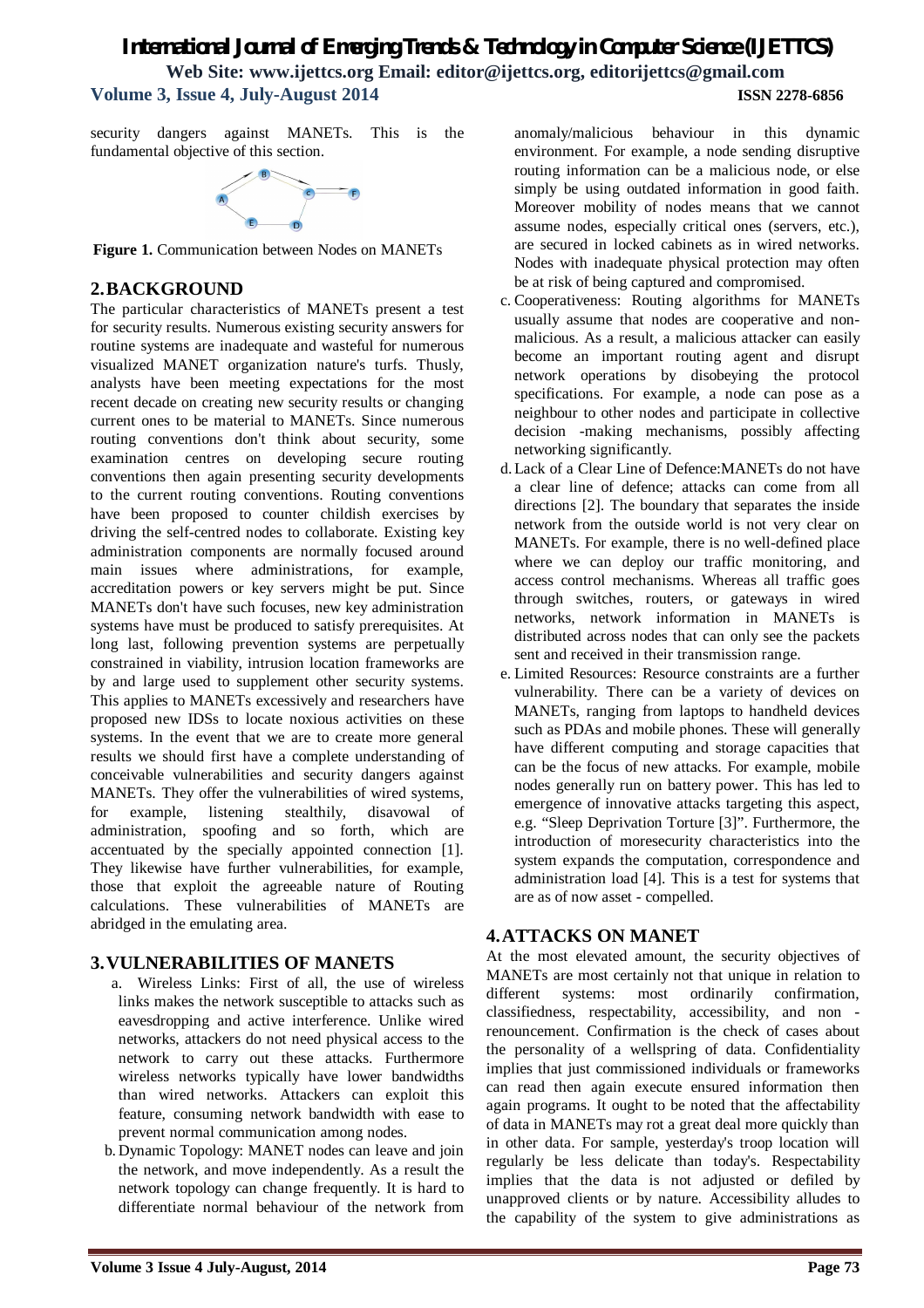needed. Denial of Service (Dos) assaults have turned into a standout amongst the most stressing issues for system supervisors. In a nature's domain, a fruitful Dos assault is greatly perilous, and the building of such assaults is a legitimate current war - objective. Finally, non - disavowal guarantees that submitted activities can't be denied. In MANET's security objectives of a framework can change in distinctive modes (e.g. peace time, move to war, and war time of a military system). The aspects of MANETs make them vulnerable to a lot of people new attacks. At the top level assaults could be grouped as per system convention stacks. Table 1 gives a couple of samples of attacks at each layer. A few attack could happen in any layer of the network convention stack, e.g. sticking at physical layer, hi surge at system layer, furthermore SYN surge at transport layer are all Dos attack. Since new routing conventions present new manifestations of assaults on MANETs.

**Table 1:** Attacks on Protocol Stack

| Laver             | Attacks                                                                                                                                        |
|-------------------|------------------------------------------------------------------------------------------------------------------------------------------------|
| Application Laver | Repudiation attack,<br>Attack by virus &<br>worms.                                                                                             |
| Transport Laver   | TCP SYN attack, TCP<br>Session Hijacking, Jelly<br>Fish attack.                                                                                |
| Network Layer     | Flooding attack, Route<br>tracking.<br>Message<br>Fabricate, modification,<br>Blackhole attack.<br>Wormhole attack, Link<br>spoofing attack.   |
| Data Link Layer   | MAC Denial of service<br>attack (DOS), Traffic<br>monitoring & Analysis,<br>Bandwidth Stealth MAC<br>targeted attack, WEP<br>Targeted attacks. |
| Physical Layer    | Jamming attack (Denial of<br>service attack), Stolen or<br>compromised<br>attack.Malicious message<br>injecting, Eavesdropping<br>attack.      |

## **V. ATTACK TYPES IN MOBILE AD HOC NETWORKS**

There are various sorts of attack in the versatile specially appointed system, just about all of which could be delegated the accompanying two sorts [5]:

(i). Outer/External attacks: In which the assailant points to cause blockage, engender fake routing data or exasperate nodes from giving administrations.







**Figure 3.** Diagram of Inner/Internal attacks

In the two classes demonstrated above, outer attacks are like the typical attacks in the conventional wired systems in that the adversary is in the nearness however not a trusted node in the system, in this way, this kind of attack might be counteracted and discovered by the security strategies, for example, participation verification or firewall, which are generally expected security results. Then again, because of the pervasive correspondence nature and open system media in the portable specially appointed system, inside attacks are significantly a bigger number of risky than the interior assaults: in light of the fact that the bargained nodes are initially the kind clients of the specially appointed system, they can without much of a stretch pass the confirmation and get security from the security instruments. As a result, the enemies can make utilization of them to pick up typical access to the administrations that ought to just be accessible to the commissioned clients in the system, and they can utilize the lawful personality gave by the traded off nodes to hide their malignant practices. Accordingly, we should give careful consideration to the interior assaults started by the malignant insiders when we think about the security issues in the Mobile Ad hoc networks. In the accompanying, we talk about the fundamental assault sorts that develop in the Mobile Ad hoc networks.

#### **a) Denial of Service (Dos**)

The main sort of attack is disavowal of administration, which expects to crab the accessibilityof certain node then again even the administrations of the whole ad hoc networks. In the customary wired system, the Dos attacks are completed by flooding a system movement to the target to fumes the preparing power of the target and make the administrations gave by the target get to be occupied. All things considered, it becomes not functional to perform the conventional Dos attacks in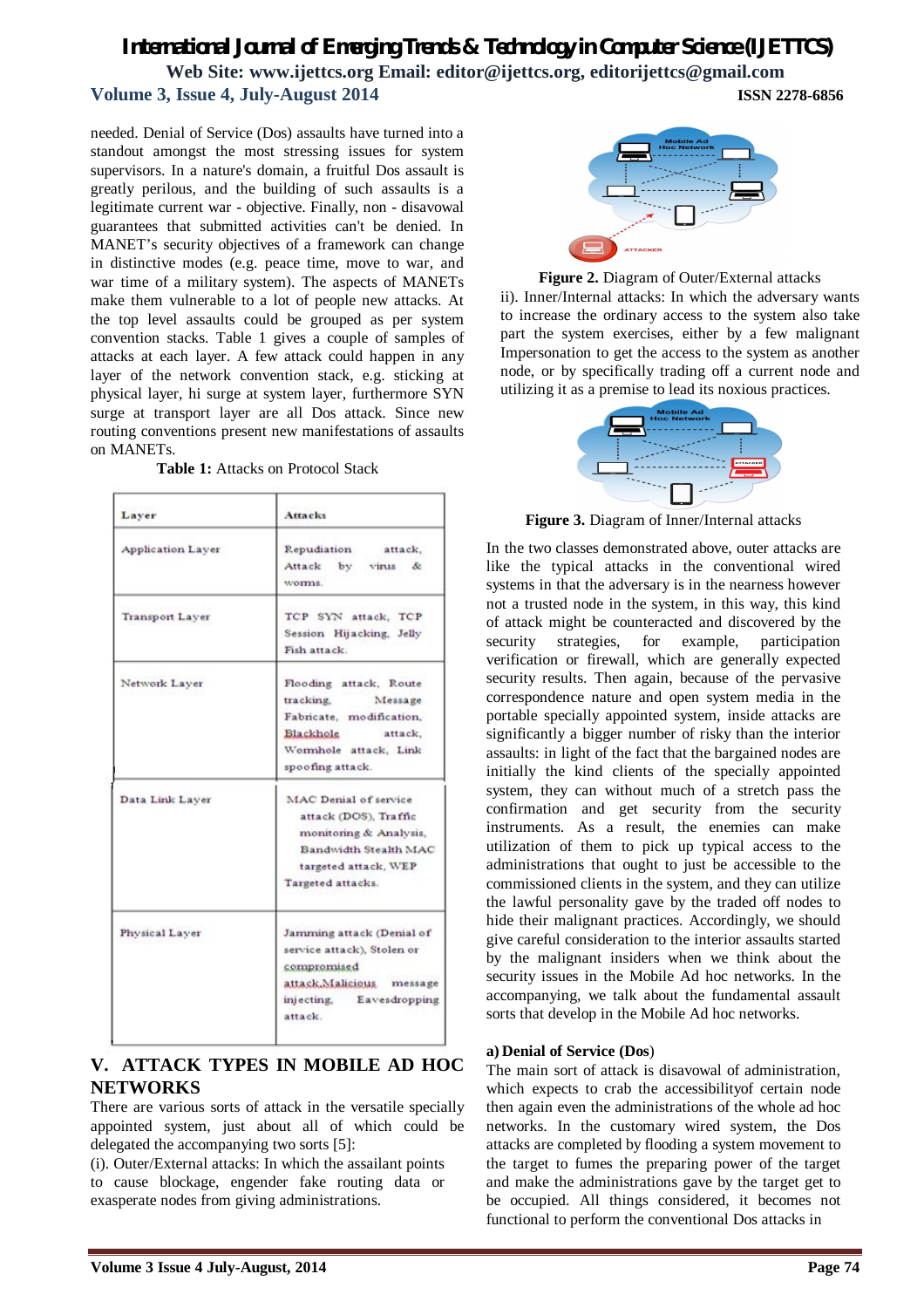the versatile mobile ad hoc networks as a result of the circulated nature of the administrations. In addition, the versatile mobile ad hoc networks are more vulnerable than the wired systems on account of the impedance inclined radio channel what's more the restricted battery power. In the practice, the attackers precisely utilize the radio sticking and battery exhaustion techniques to lead Dos attacks to the versatile mobile ad hoc networks, which will relate to the two vulnerabilities.

#### **b)Impersonation**

Impersonation attack is an extreme risk to the security of versatile impromptu system [6]. As we can see, if there is not such a legitimate authentication system among the nodes, the adversary can catch a few nodes in the network and make them look like favourable nodes. In thusly, the bargained nodes can join the system as the typical nodes and start to conduct the malignant practices, for example, propagate fake routing information and increase unseemly necessity to get to some secret data.

### **c) Eavesdropping**

Eavesdropping is an alternate sort of attack that usually happens in the portable specially appointed systems. The objective of Eavesdropping is to acquire some confidential data that ought to be kept mystery throughout the correspondence. The confidential data may incorporate the area, open key, private key or even passwords of the nodes. Since such information are exceptionally critical to the security state of the nodes, they should be avoided the unapproved access.

#### **d)Assaults against Routing**

Routing is a standout amongst the most essential administrations in the system; accordingly it is likewise one of the primary focuses to which assaulters lead their malevolent practices. In the mobile ad hoc networks, assaults against Routing are for the most part ordered into two classes: assaults on Routing conventions and assaults on bundle sending/conveyance [5]. Assaults on routing conventions intend to piece the spread of the Routing data to the exploited person regardless of the fact that there are some courses from the victimized person to different goals. Assaults on bundle sending attempt to aggravate the bundle conveyance along a predefined way. The primary impacts brought by the assaults against Routing conventions incorporate system parcel, routing circle, asset hardship and course seize [5]. There are a few attack against routing that have been mulled over and well known [7] [8] [9] [10]:

- Imitating an alternate node to parody course message.
- Promoting a false course metric to adulterate the topology.
- Sending a course message with wrong arrangement number to smother other authentic course messages.
- Flooding Route Discover unnecessarily as a Dos attack.
- Changing a Route Reply message to infuse a false course.
- Producing counterfeit Route Error to upset a working course.
- Smothering Route Error to delude others.
- On account of the versatility and always showing signs of change topology of the versatile specially appointed systems, it is extremely troublesome to approve all the course messages [5]. There are some more modern routing attacks, which incorporate Wormhole attack [11], Rushing attacks [12] and Sybil attacks [13].

The second classification of attack against routing is attacks on parcel sending/conveyance, which are not simple to discover and forestalled [5]. There are two principle attack procedures in this sort: one is narrowmindedness, in which the vindictive node specifically drops course messages that are expected to send with a specific end goal to spare it claim battery power; alternate is dissent of-administration, in which the enemy conveys over powering network movement to the victim.

## **VI. COUNTER MEASURES**

In the previous segment, we have presented a few well known attack sorts in the mobile ad hoc system. Along these lines, it ought to be a fitting time now to discover some security plans to manage these attacks. In this part, we examine a few mainstream security plans that mean to handle various types of assault recorded in the previous segment.

#### **a) Secure Routing**

A number of the attacks depicted above could be dodged by incorporating validation strategies in the routing convention [14], [15], [16]. The primary thought here is to assurance that all nodes longing to take an interest in the directing procedure are confirmed nodes; i.e., trusted system components that will act as indicated by the convention guidelines. Verification ought to be upheld throughout all directing stages, subsequently avoiding unapproved nodes (counting assaulters) from taking part in the routing thus from propelling directing attack. Confirmation might be given built either with respect to open - key or symmetric cryptography. In the previous case, nodes issue computerized marks connected with the routing messages. Marks could be confirmed by any possible node, giving a safe evidence of the personality of the sender. Advanced confirmation with comparative properties could be developed utilizing mystery - key cryptography, for example, Macs (Message Authentication Codes).The utilization of cryptography comes as one with a co-partnered issue: the need of a system for issuing, trading, and disavowing keys. Key administration in MANETs is by and large more troublesome than in established wired systems because of the unlucky deficiency of any base or focal managerial powers. There is no clear point(s) where administrations, for example, affirmation powers (CA) or key servers (KS) might be put, and the extraordinary lion's share of the results proposed so far depend on plans where the entire key administration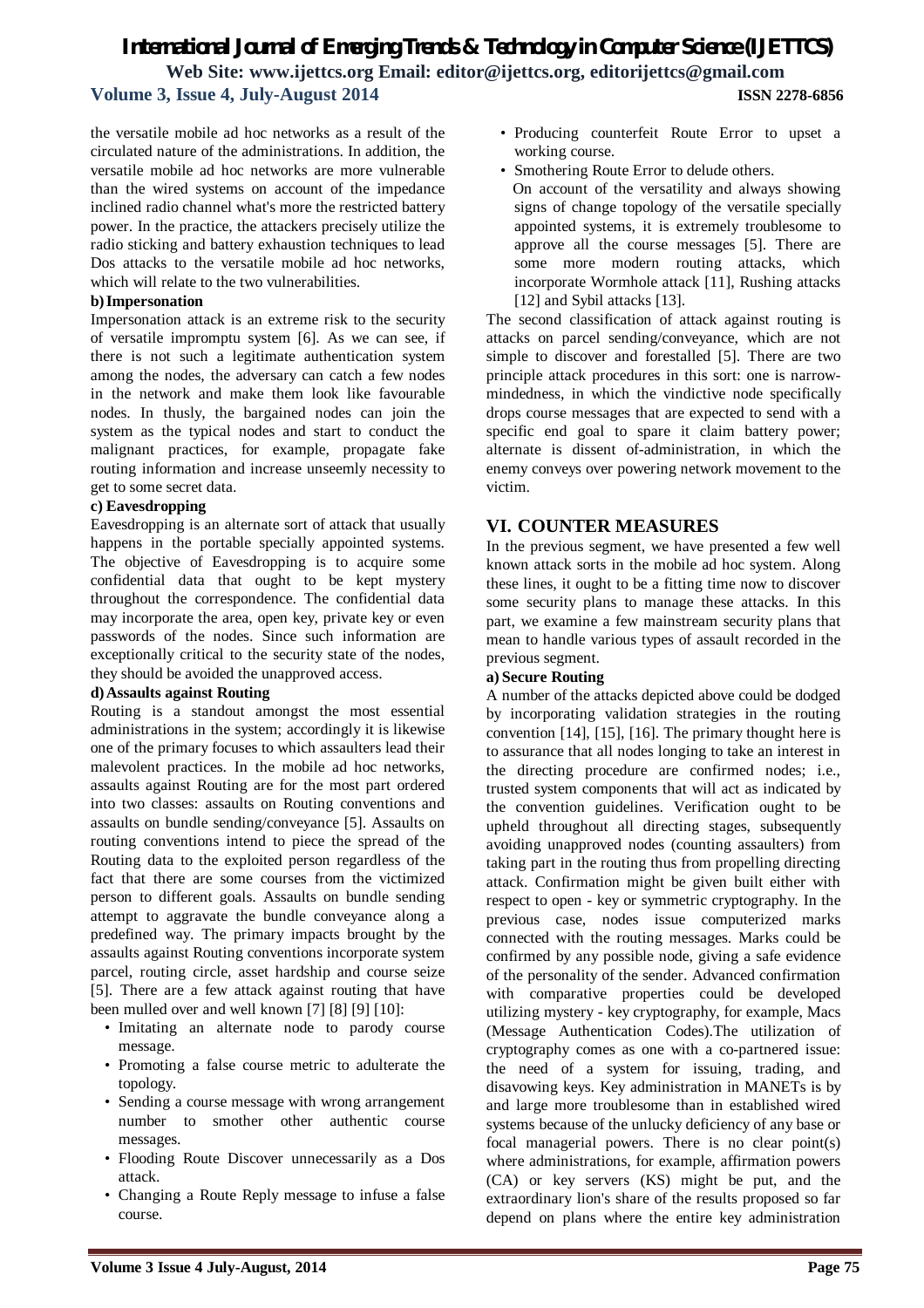framework is spread out to a subset of the portable nodes.Plans proposed so far are generally disseminated key assertion conventions, for example, the established two gathering Diffie-Hellman (DH) plan [17]. A few works have enlarged the fundamental convention towards n–party renditions, in such a path, to the point that n nodes can create a typical key for gathering correspondences (see e.g. [18]). Scrambled Key Exchange (EKE) conventions [19] have additionally been received in MANETs. These plans were proposed with the objective of permitting two gatherings to create a long - term basic key from an imparted secret word (commonly of low entropy and subsequently helpless against speculating attacks). A typical characteristic of all these methodologies (DH, general DH, EKE, and so forth.) is that some introductory qualities must be imparted by all nodes before the convention could be utilized. This is by and large known as the "bootstrapping" issue and it has gained a considerable lot of consideration as of later.In worldwide terms, the plan is vigorous against any foe who can bargain close to  $k - 1$  the improvement of open - key bases (PKI) particularly customized for MANETs has been a hot examination subject throughout the most recent years. Most of the results depend on a circulated CA focused around limit cryptography [20]. For instance, in the plan proposed in [21], a subset of nodes known as "servers" act all in all as a CA. Every open key having a place with a system node is isolated into n imparts and conveyed among the n servers. A number  $k < n$  of servers are required to sign a certificate. Each server creates its halfway signature and gathers the fractional marks created by different server nodes. MOCA (Mobile Certificate Authority) [22] is a comparable result which joins various criteria (physical area, computational qualities, efforts to establish safety sent, and so forth.) for picking which nodes will go about as servers.

#### **a. Protection Method against Wormhole Attacks in Mobile Ad Hoc Networks**

Wormhole assault is a debilitating attack again routing conventions for the versatile impromptu systems [11] [25]. In the wormhole assault, an attacker records packets (or bits) at one area in the system, tunnels them (potentially specifically) to an alternate area, and replays them there into the system. The replay of the data will make extraordinary perplexity to the directing issue in versatile specially appointed system in light of the fact that the nodes that get the replayed packets can't recognize it from the honest to goodness routing parcels. Besides, for tunnelled separations longer than the typical remote transmission reach of a solitary jump, it is straightforward for the attacker to make the tunnelled parcel touch base with preferable metric over an ordinary multi-bounce course, which makes the exploited person node be more inclined to acknowledge the tunnelled parcels rather than the real routing packets. Accordingly, the directing usefulness in the versatile impromptu system will be extremely meddled

by the wormhole assault. Case in point, most existing impromptu system directing conventions, without some component to watch against the wormhole attack, might be unable to discover courses longer than one or two jumps, seriously upsetting correspondence. In these two papers, the creators present the idea of a bundle rope as a general component for recognizing and, in this way watching against wormhole attacks. A chain is any data that is added to a parcel intended to limit the bundle's greatest permitted transmission separation. There are two principle rope, which are topographical chains and fleeting chains. A land chain guarantees that the beneficiary of the parcel is inside a certain separation from the sender. A transient each guarantees that the bundle has an upper bound on its lifetime, which confines the greatest travel separation, since the parcel can go at most at the velocity of-light.It is possible that sort of rope can keep the wormhole assault, in light of the fact that it permits the beneficiary of a parcel to discover if the bundle voyaged more distant than the chain permits. A geological chain in conjunction with a mark plan (i.e., a mark giving nonrepudiation), could be utilized to get the attackers that put on a show to live at various areas: when a genuine node catches the assailant asserting to be in diverse areas that would just be conceivable if the attacker could go at a speed over the greatest node speed v, the true blue node can utilize the marked areas to persuade other honest to goodness nodes that the assaulter is malignant. In practice, the paper displays the configuration of TIK convention that actualizes the worldly chains. The TIK convention executes fleeting rope and gives productive moment validation to telecast correspondence in remote systems. TIK remains for TESLA with moment key exposure, and is an augmentation of the ESL convention [26]. At the point when utilized within conjunction with exact timestamps and tight clock synchronization, TIK can forestall wormhole assaults that cause the indicator to travel a separation longer than the ostensible reach of the radio, or any possible go that may be specified. The TIK convention has been ended up being proficient since it requires simply open keys in a system with nodes, and has moderately unobtrusive capacity, for every bundle size, and processing overheads.In total, this paper first presents the wormhole attack, a noticeably unsafe assault that can have genuine outcomes on numerous proposed impromptu system directing conventions. To locate and shield against the wormhole attack, the paper then presents the idea of parcel rope, which may be either geographic or transient chains, to limit the greatest transmission separation of a bundle. At last, to execute worldly chains, the paper displays the outline and execution dissection of a novel, productive convention, called TIK, which likewise gives moment verification of accepted parcels.

**b. Protection Mechanism against Rushing Attacks in Mobile Ad Hoc Networks**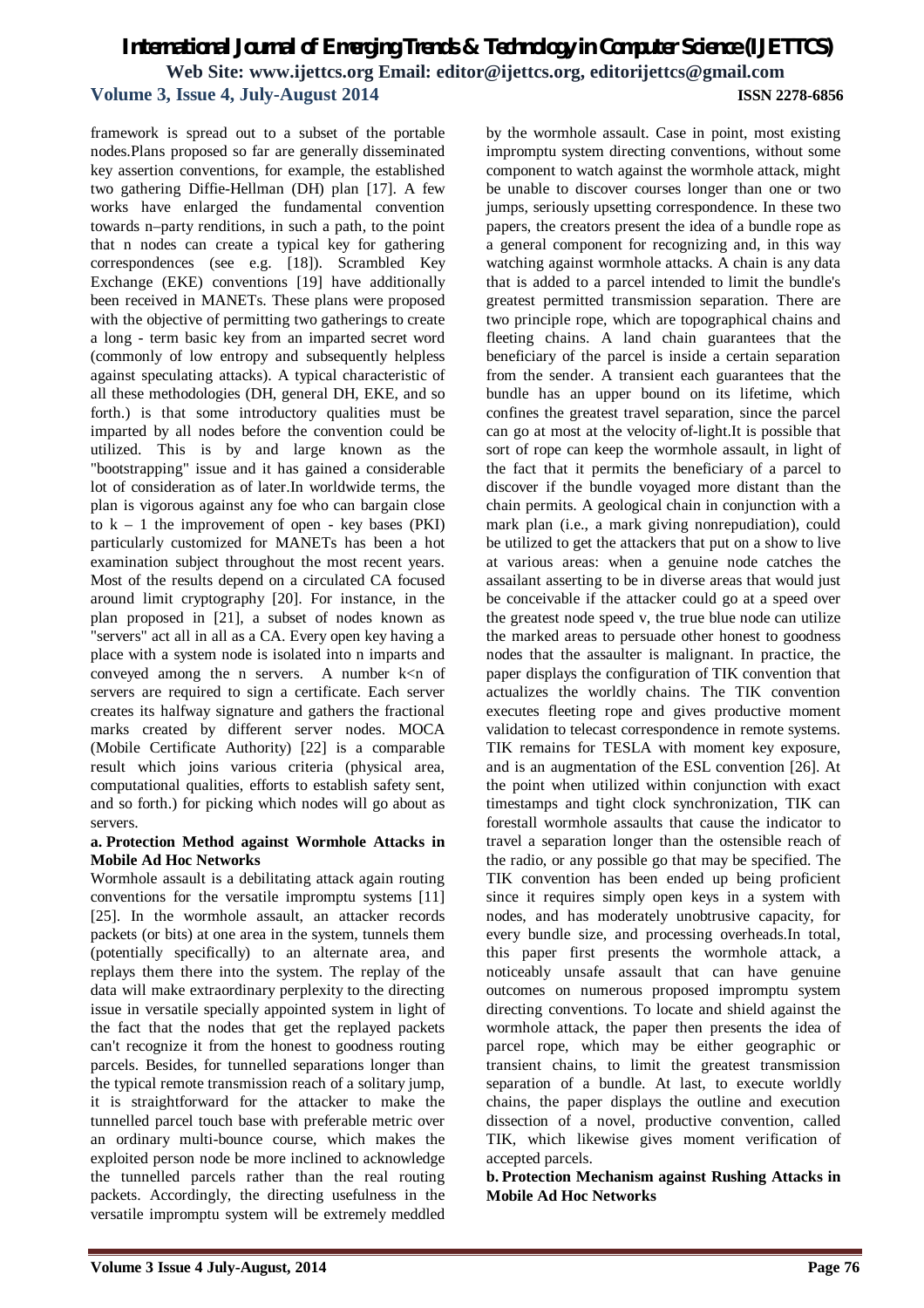## *International Journal of Emerging Trends & Technology in Computer Science (IJETTCS)* **Web Site: www.ijettcs.org Email: editor@ijettcs.org, editorijettcs@gmail.com**

# **Volume 3, Issue 4, July-August 2014 ISSN 2278-6856**

Surging attack is another assault that brings about dissent of-administration when utilized against all past on-interest impromptu system directing conventions [12]. This attack is likewise especially harming in light of the fact that it could be performed by a moderately powerless attacker. The execution subtle elements of surging assaults are demonstrated in the Figure 4. In the system demonstrated in Figure 4, the initiator node starts a Route Discovery for the target node. On the off chance that the ROUTE Requests for this Discovery sent by the assailant are the first to achieve each one neighbour of the target (indicated in ash in the figure), then any course uncovered by this Route Discovery will incorporate a bounce through the attacker. That is, the point at which a neighbour of the target gets the surged REQUEST from the attacker, it advances that REQUEST, and won't advance any further Requests from this Route Discovery. At the point when nonattacking Requests arrive later at these nodes, they will toss those honest to goodness Requests. Therefore, the initiator will be unable to uncover any usable courses (i.e., courses that do exclude the attacker) holding no less than two jumps (three nodes).



**Fig 4.** Rush Attack in the Example Ad hoc Network

The hurrying attack applies to all proposed on-interest conventions in light of the fact that such conventions must point of confinement the amount of parcels that any node will transmit because of a solitary Route Discovery. As of now proposed conventions decide to advance at most one REQUEST for every Discovery; any convention that permits an attacker to foresee which ROUTE Request(s) will be picked for sending at each one bounce will be defenceless against some variant of the surging attack. In the paper, the creators portray a set of non-specific systems that together shield against the surging assault: secure Neighbour Detection, secure course appointment, and randomized ROUTE REQUEST sending. The relations among these security instruments are indicated in Figure 5 beneath.



**Fig 5**. Combined Mechanisms to Secure MANET

#### against Rushing Attacks

Secure Neighbour Detection permits each one neighbour to confirm that alternate is inside a given most extreme transmission range. When a node A sending a ROUTE REQUEST discovers that node B is a neighbour (that is, is inside the permissible reach), it signs a Route Delegation message, permitting node B to send the ROUTE REQUEST. At the point when node B verifies that node is inside the permissible reach, it signs an Accept Delegation message. Along these lines, the area connections between nodes can be verified and ensured to be certified. Randomized choice of the ROUTE REQUEST message to send, which replaces customary copy concealment in on-interest course disclosure, guarantees that ways that advance Requests with low dormancy are just somewhat less averse to be chosen than different ways, however not ensured to be chosen. The paper additionally displays a convention to ensure the specially appointed systems from hurry assaults, which is called Rushing Attack Prevention (RAP). At the point when incorporated with a protected routing convention, RAP causes no expense unless the underlying secure convention can't discover substantial courses. At the point when RAP is empowered, it acquires higher overhead than do standard Route Discovery methods, however it can discover usable courses when different conventions can't, in this way permitting fruitful routing and parcel conveyance when different conventions may come up short altogether. In rundown, furnished with these components, the impromptu directing conventions will be more resistant to the hurry attacks. Since the methodology is nonexclusive, any convention that depends on double concealment in Route Discovery can utilize our results to fight off surging assaults. It is additionally indicated in the recreation comes about that this methodology is effective without presenting an excess of additional overheads.

#### **c. Watchdog and Pathrater**

Watch dog and Pathrater are two fundamental segments of a framework that tries to enhance execution of impromptu systems in the vicinity of troublesome nodes, the particular working standards of which are talked about beneath [23] [27]. Watch dog decides misconduct by replicating packets to be sent into a cushion and checking the conduct of the contiguous node to these parcels. Watch dog indiscriminately snoops to choose if the adjoining node advances the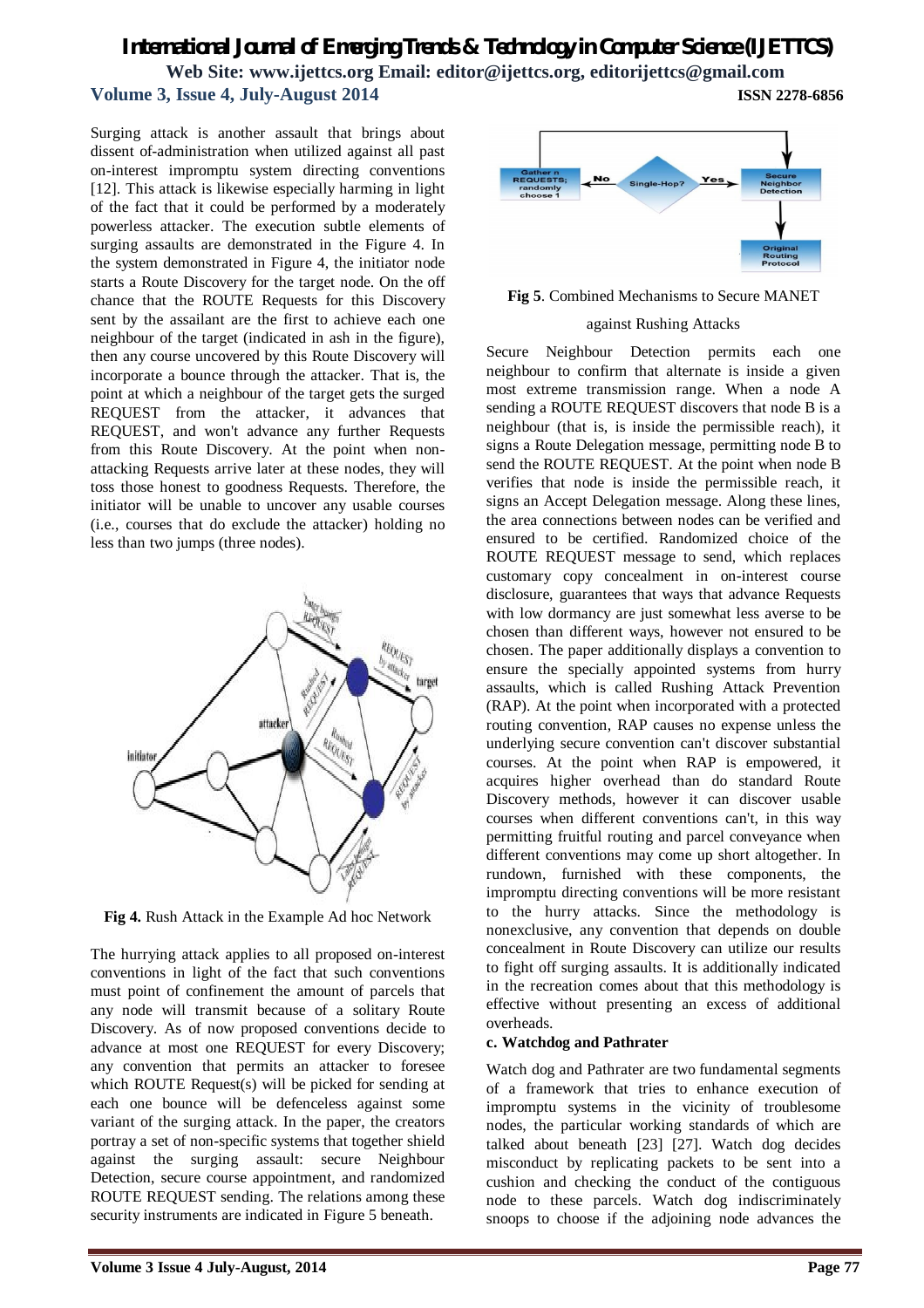parcels without changes or not. In the event that the packets that are snooped match with the watching node's cushion, then they are tossed; while parcels that stay in the cradle past a timeout period without any effective match are hailed as having been dropped or changed. The node answerable for sending the bundle is then noted as being suspicious. In the event that the amount of violations gets more amazing than a certain decided limit, the damaging node is checked as being noxious. Data about malevolent nodes is gone to the Pathrater part for consideration in way appraising assessment. Pathrater on a singular node attempts to rate the greater part of the known nodes in a specific system regarding their reliabilities. Appraisals are made, and overhauled, from a specific node's viewpoint. Nodes begin with an impartial rating that is altered about whether focused around watched dependable or temperamental conduct throughout parcel directing. Nodes that are seen by watch dog to have acted mischievously are given a quick appraising of -100. It ought to be recognized that mischief is distinguished as bundle misusing/change, although questionable conduct is caught as connection breaks. It is indicated from the examinations that these two segments can well reflect the unwavering quality of the nodes focused around their parcel sending exhibitions.

## **d. A Secure Ad Hoc Routing Approach utilizing Localized Self-mending Communities**

The paper first portrays two routing attacks that utilization non-agreeable system parts and masked parcel misfortunes to drain impromptu system assets and to diminish specially appointed directing execution, which are called RREQ asset exhaustion and RREP bundle and information parcel misfortune, individually [24]. These two attack have not been completely tended to in past research, so it is important to present these two attacks first. In the RREQ asset consumption assault, an assaulter sends RREQ parcels, which the underlying on-interest directing convention surges all around the system. On the off chance that the assailant is not a system part, cryptographic validation might be added to RREQ packets to channel out those fashioned course revelation demands. Nonetheless, if the attacker is a traded off or self-centred system part, the cryptographic countermeasures are inadequate. In the RREP parcel and information bundle misfortune attack, when a course revelation methodology is started by a great system part, an attacker can utilize "wormhole assault" [11] or "surging attack" [12] to surpass different nodes as for the underlying routing metric. At that point it is profoundly likely the assailant is chosen on the way. At the point when the RREP returns it may not send or may advance a debased one. The result is equal to RREQ asset consumption attack, with the exception of now the RREQ initiator is not the one at fault. Additionally an assailant can seriously debase information conveyance execution by specifically dropping information parcels [28].

Next we quickly examine the idea of "retouching toward oneself group" and its provision in the safe impromptu routing. The idea of "patching toward oneself group" is focused around the perception that remote parcel sending normally depends on more than one quick neighbor to hand-off packets. Group based security investigates node excess at each one sending step so that the traditional for every node based sending plan is consistently changed over to another for every group based sending plan. Since a recovering toward oneself group is useful as long as there is no less than one helpful "great" node in the group, there is no necessity that what number of nodes in the group ought to be accessible to give dependable parcel sending administrations. There are one arrangement and one reconfiguration convention that can separately be utilized to at first set up the repairing toward oneself group and fix the group if there is a shape misfortune because of the portability or change of topology. The paper likewise shows a scientific logical model to check the viability of group based secure routing. In addition, the paper gives some recreation results to assess the execution of the group based security routing plan. In one statement, this paper displays a novel security plan focused around the idea of "Patching toward oneself group", in which the group based security ought to dependably be more critical than the security of a solitary node. The paper additionally works out some useful answers for set up and keep up such a recovering toward oneself group. At long last, a diagnostic model and some re-enactment results are given to demonstrate the execution of the plan.

## **7.INTRUSION DETECTION TECHNIQUES**

Interruption location is not another idea in the system research. As indicated by the definition in the Wikipedia, an Intrusion Detection System (or IDS) for the most part discovers unwanted controls to frameworks [29]. In spite of the fact that there are a few contrasts between the customary wired system and the versatile impromptu system, interruption recognition method, which is created first in the wired system and has turned into an exceptionally vital security answer for the wired system, has likewise picked up a few considerations from the specialists when they investigate the security answer for the portable specially appointed system. In the accompanying, we examine some commonplace interruption location methods in the portable specially appointed systems in points of interest.

a) Intrusion Detection Techniques in MANET: the First Discussion The principal dialog about the interruption location systems in the versatile specially appointed systems was exhibited in the paper composed by Zhang et al. [30]. In this paper, a general interruption discovery structure in MANET was proposed, which was conveyed and cooperative to help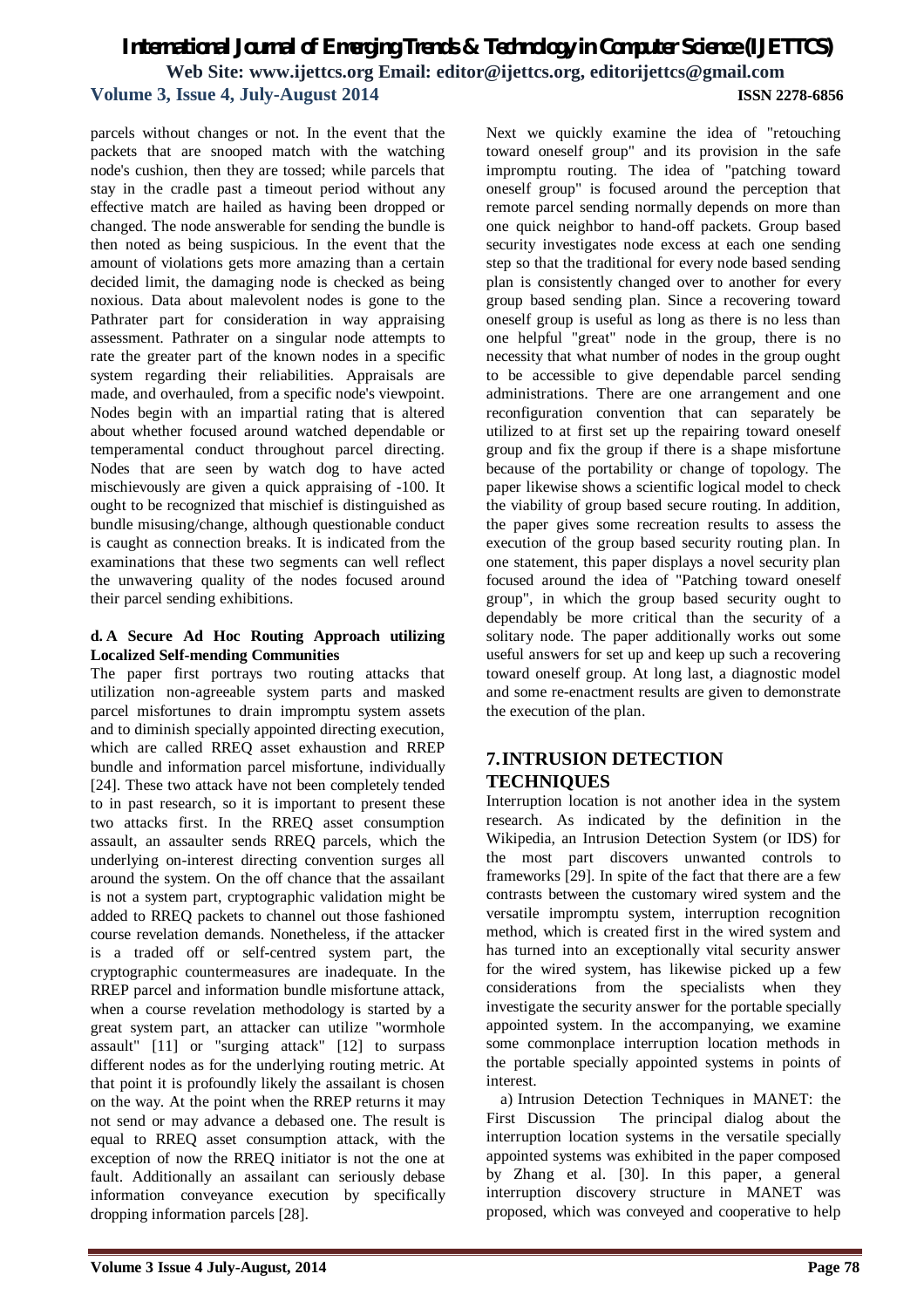MANET. The proposed construction modelling of the interruption discovery framework is demonstrated underneath in Figure 1.



**Fig 6**. IDS Architecture for MANET

In this building design, each node in the portable specially appointed systems partakes in the interruption location and reaction exercises by recognizing indications of interruption conduct mainly and freely, which are performed by the inherent IDS operator. Be that as it may, the neighboring nodes can impart their examination results to one another and chip in a more extensive extent. The participation between nodes for the most part happens when a certain node identifies an aberrance however does not have enough confirmation to evaluate what sort of interruption it has a place with. In this circumstance, the node that has discovered the peculiarity obliges different nodes in the correspondence reach to perform quests to their security logs with a specific end goal to track the conceivable hints of the interloper. The inner structure of an IDS operator is indicated in Figure 4 underneath.



**Figure 7**. A Conceptual Model for an Agent In the theoretical model, there are four primary utilitarian modules:

- Local information gathering module, which predominantly manages the information social event issue, in which the continuous review information may originate from different assets.
- Local identification motor, which inspects the neighbourhood information gathered by the nearby information accumulation module and examines if there is any irregularity indicated in the information. Since there are constantly new strike sorts developing as the known assaults being perceived by the IDS, the discovery motor ought not

hope to only perform design distinguishment between known attack practices and the inconsistencies that are liable to be a few interruptions: rather than the abuse identification procedure that can't manage the novel assault sorts successfully, the recognition motor ought to for the most part depend on the factual peculiarity location procedures, which recognize irregularities from ordinary practices focused around the deviation between the current perception information and the typical profiles of the framework.

- Cooperative recognition motor, which works with different IDS executors when there are a few needs to discover more proofs for a few suspicious peculiarities discovered in some certain nodes. At the point when there is a need to launch such collaborated discovery prepare, the members will engender the interruption identification state data of themselves to the majority of their neighbouring nodes, and the greater part of the members can ascertain the new interruption recognition state of them focused around all such data they have got from their neighbours by some chose calculations, for example, a dispersed agreement calculation with weight. Since we can make such a sensible presumption, to the point that larger part of the nodes in the specially appointed system ought to be considerate, we can believe the conclusion drawn by any of the members that the system is under assault.
- Intrusion reaction module, which manages the reaction to the interruption when it has been affirmed. The reaction could be reinitializing the correspondence channel, for example, reassigning the key, or rearranging the system and evacuating all the bargained nodes. The reaction to the interruption conduct differs with the various types of interruption.

In the paper, the creators likewise quickly talk about multilayer coordinated interruption identification and reaction system, in which the interruption location module ought to be set in each one layer on every node of the portable specially appointed system with a specific end goal to show signs of improvement execution on a few attacks that may appear to be somewhat real to the easier layers, for example, MAC convention, yet are considerably more less demanding to recognize in the higher layers, for example, the requisition layer. The multi-layer incorporated interruption identification and reaction system can incredibly improve the execution of the IDS particularly when there are substantial measure of assaults that might be effectively gotten in the higher layer however are elusive in the easier layer. The paper just displays the essential thought about the multi-layer coordinated interruption discovery and reaction system without giving more particular usage subtle element.In one saying, this paper is known as the first paper that investigates the interruption identification procedures in the versatile impromptu systems. It exhibits a construction modelling in which each of the nodes in the portable specially appointed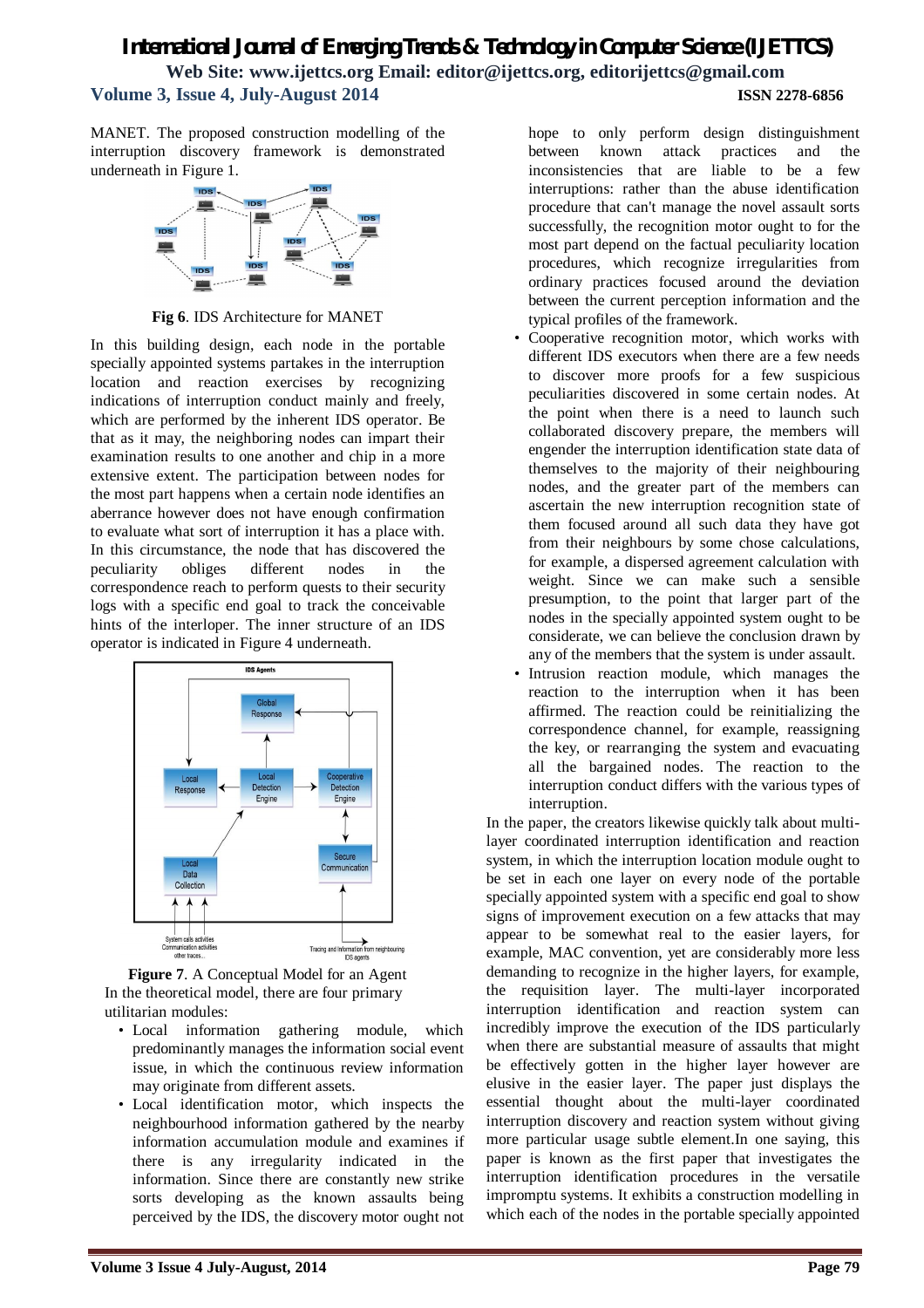system ought to be outfitted with an IDS executor, and the greater part of the IDS operators can work freely and mainly and in addition helpful with one another to recognize some interruption practices in a bigger reach. In the paper, the creators additionally portray the applied model of the IDS executors and functionalities of distinctive modules in the model. Also, the paper likewise displays an interruption recognition and reaction conspire in which the IDS operators ought to be put in each one layer of every node such that a few attacks could be identified prior and all the more productively.In my perspective, there are two focuses that this paper does not think as of: one is the constrained battery power issue that will result in a few nodes to carry on in a self-centred way throughout the helpful interruption discovery transform; alternate is the conceivable overhead that is brought by the multi-layer coordinated interruption recognition and reaction system contrasted and the first single-layer interruption identification component, or, as such, what the proportion of the execution improvement over the overhead build will be whether we apply the multi-layer interruption location method to the MANET.

b) Cluster-based Intrusion Detection Technique for Ad Hoc Networks

We have talked about an agreeable interruption location structural planning for the specially appointed systems in the past part, which was initially displayed by Zhang et al. Then again, the greater part of the nodes in this structure should take an interest in the helpful interruption discovery exercises when there is such a need, which cause tremendous power utilization for all the partaking nodes. Because of the constrained power supply in the specially appointed system, this structure may cause a few nodes act in a childish manner and not helpful with different nodes in order to spare their battery power, which will really abuse the first proposition of this agreeable interruption recognition building design. To tackle this issue, Huang et al. present a group based interruption location method for specially appointed systems [33].It is exhibited in this paper that A MANET might be composed into various groups in such a route, to the point that each node is a part of no less than one bunch, and there will be stand out node for every group that will deal with the checking issue in a certain time of time, which is by and large called cluster head. As is characterized in the paper, a bunch is a gathering of nodes that live inside the same radio extent with one another, which implies that when a node is chosen as the cluster head, the majority of alternate nodes in this group ought to be inside 1-bounce region. It is important to guarantee the honesty and proficiency of the group choice procedure. Here honesty holds two levels of implications: the likelihood of each node in the bunch to be chosen as the cluster head ought to be equivalent, and every node ought to go about as the group node for the same measure of time. Effectiveness of the procedure implies that there ought to be a few routines that can select a node from the bunch intermittently with high productivity. The limited state machine of the group shaping convention is indicated in Figure 5 underneath.



**Figure 8**. Finite State Machine of the Cluster Formation Protocol

Fundamentally there are four states in the group framing convention: introductory, faction, done and lost. All the nodes in the system will be in the starting state from the beginning, which implies that they will screen their own particular movement and recognize interruption practices autonomously. There are two steps that we have to complete before we get the cluster head of the system: club reckoning and cluster head processing. A club is characterized as a gathering of nodes where each pair of parts can convey by means of an immediate remote connection. The meaning of club is somewhat more confined than that of bunch. The creators utilize the group development calculation from [32] to figure inner circles, the parts of which are named residents here in the paper. Once the convention is done, each node is mindful of its kindred inner circle parts. At that point a node will be haphazardly chosen from the coterie to go about as the cluster head. There are two different conventions that aid the group doing some approval and recuperation issues, which are individually called Cluster Valid Assertion Protocol and Cluster Recovery Protocol. The group substantial statement convention has by and large been utilized as a part of the accompanying two circumstances:

- The node in the bunch will occasionally utilize the Cluster Valid Assertion Protocol to check if the association between the cluster head and itself is kept up or not. If not, this node will verify whether it fits in with an alternate bunch, and in the event that it additionally get negative reply, then the node will enter the LOST state and start a directing recuperation demand.
- Furthermore, there need to be an obligatory redecision timeout for the cluster head to keep the honesty and security of the entire bunch. On the off chance that the timeout lapses, all the nodes switch from DONE state to INITIAL state and start another round of cluster head decision.

The Cluster Recovery Protocol is for the most part utilized within the case that a native loses its association with past cluster head or a cluster head loses all its residents, when it enters LOST state and launchs Cluster Recovery Protocol to re-run across another cluster head. In the paper the creators have defended their bunch based interruption recognition procedure by a few examinations that make execution assessment. From the results we can find that the CPU speedup is expanded for the bunch based IDS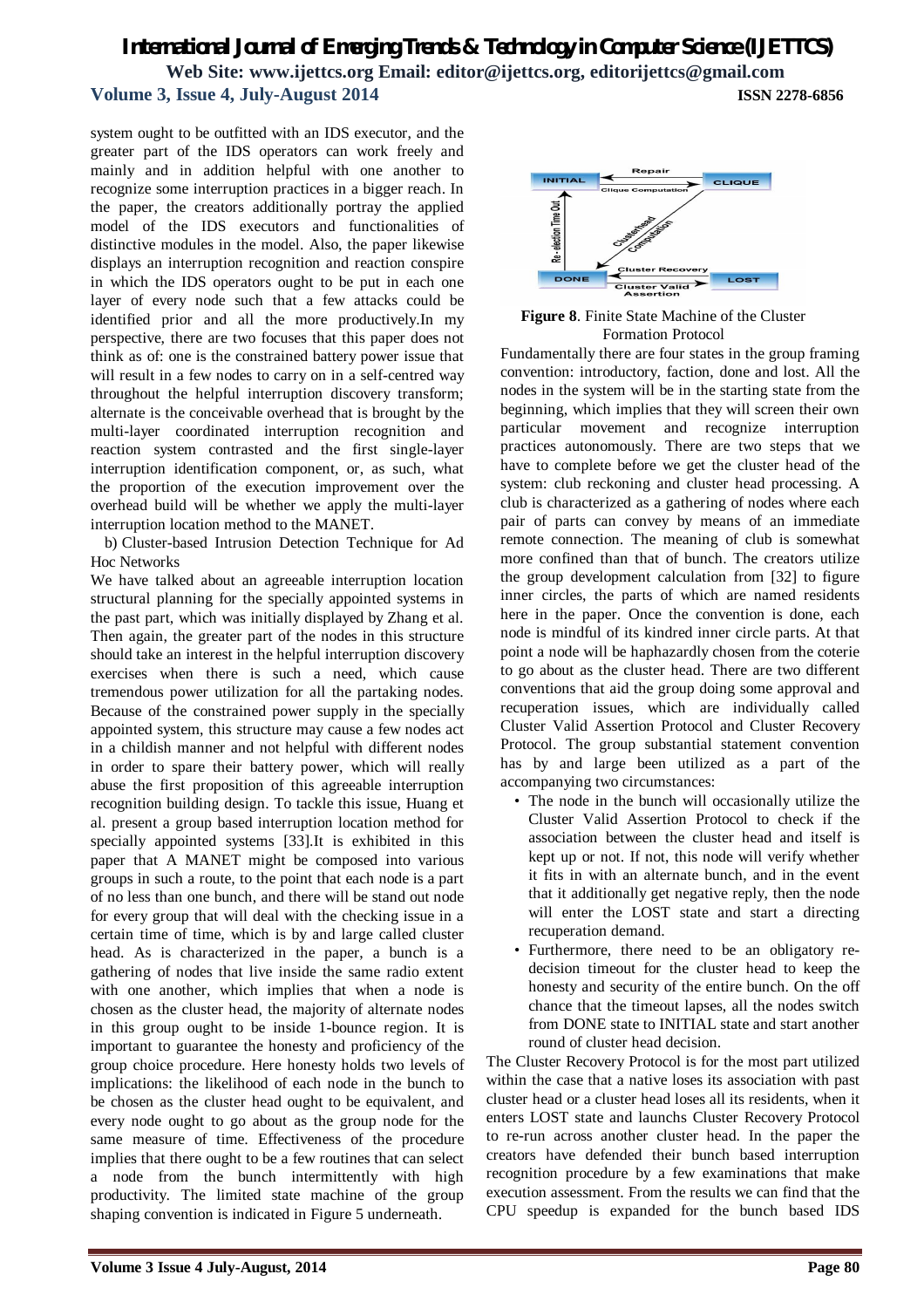technique than the for every node based IDS system, in the meantime the system overhead for the bunch based IDS techniques is more level than that for the for every node based IDS strategy. Notwithstanding, the location rate of the group based IDS technique is somewhat lower than that of the for every node IDS system, which may be sensible on the grounds that from an entire bunch perspective, there might be one node that screen the movement for the entire group, which can make some erroneous judgments as a result of the restricted handling power of only one node.

c) Misconduct Detection through Cross-layer Analysis Multi-layer interruption location method is an alternate potential exploration region that Zhang et al. call attention to in their paper [30]. In any case, they appear to be not to investigate deeper around there. In this part, we will examine the cross-layer dissection strategy exhibited by Parker et al. [31]. In this paper, the creators watch the strike practices in the MANET, and find that some brilliant assaulters might at the same time abuse a few vulnerabilities at numerous layers however keep the assault to each of the vulnerabilities stay underneath the recognition edge in order to escape from catch by the single-layer bad conduct identifier. This kind of cross-layer strike will be significantly more debilitating than the single-layer assault in that it might be effectively skipped by the single-layer misconduct finder. By and by, this assault situation might be distinguished by a cross-layer misconduct identifier, in which the inputs from all layers of the system stack are joined together and broke down by the cross-layer finder in a far reaching manner. The creators likewise exhibit their attempt by working with RTS/CTS info from the 802.11 MAC layer consolidated with system layer recognition of dropped parcels. The extent that I know, there are a few angles that could be further investigated here. Most importantly, it will be an imperative issue that how to make the cross-layer identification more effective, or as such, how to collaborate between single-layer indicators to make them work well. Since diverse single-layer finders bargain with distinctive sorts of ambushes, there might be some distinctive perspectives to the same strike situation when it is seen in diverse layers. In this manner it is important to evaluate the conceivable result if there are diverse identification results created by distinctive layers. Second, we have to discover the amount the framework asset and system overhead will be expanded because of the utilization of cross-layer finder contrasted and the first single-layer identifier. Because of the constrained battery power of the nodes in the impromptu systems, the framework and system overhead brought by the cross-layer discovery ought to be considered and contrasted and the execution increase created by the utilization of cross-layer location strategy.

## **8.CONCLUSION**

In this paper, we attempt to investigate the security issues in the portable impromptu systems, which may be a fundamental aggravation to the operation of it. Because of the versatility and open media nature, the portable

specially appointed systems are a great deal more inclined to all sort of security dangers, for example, data revelation, interruption, or even refusal of administration. Thus, the security needs in the portable specially appointed systems are much higher than those in the customary wired systems. In the first place we quickly present the fundamental qualities of the versatile specially appointed system. In view of the development of the idea pervasive registering, there is an expanding requirement for the system clients to get association with the world at whatever time at anyplace, which motivates the rise of the portable impromptu system. Be that as it may, with the accommodation that the versatile specially appointed systems have brought to us, there are additionally expanding security dangers for the portable impromptu system, which need to increase enough consideration. We then examine some regular and perilous vulnerabilities in the versatile impromptu systems, the greater part of which are brought about by the qualities of the portable specially appointed systems, for example, portability, always showing signs of change topology, open media and restricted battery power. The presence of these vulnerabilities has made it important to discover some successful security results and secure the versatile impromptu system from various types of security dangers. At long last we present the current security answers for the versatile specially appointed systems. We begin with the talk on the security criteria in portable specially appointed system, which goes about as a direction to the securityrelated exploration works around there. At that point we discuss the primary strike sorts that undermine the current versatile impromptu systems. At last, we talk about a few security procedures that can help ensure the versatile specially appointed systems from outer and interior security dangers. Besides we have studied interruption recognition frameworks with distinctive location procedures proposed in the writing. Each one methodology and method is introduced with ambushes they can and can't distinguish. To close, MANET security is an unpredictable and testing subject. To propose security results appropriate to this nature's turf, we prescribe specialists examine conceivable security dangers to MANETs generally completely.

## **9. REFERENCES**

- **[1]** Li Y., Wei J., 'Guidelines on Selecting Intrusion Detection Methods in MANET', In Proc. of Information Systems Educators Conference, 2004.
- **[2]** Zhang Y., Lee W., 'Intrusion Detection Techniques for Mobile Wireless Networks', Wireless Networks, pp. 545 – 556, Springer, 2003.
- **[3]** Stajano F., Anderson R., 'The Resurrecting Duckling: Security Issues for Ad - hoc Wireless Networks', In Proc. of Int. Workshop on Security Protocols, Springer, 1999.
- **[4]** Yang H., Luo H., Ye F., Lu S., Zhang L., 'Security in Mobile Ad Hoc Networks: Challenges and Solutions',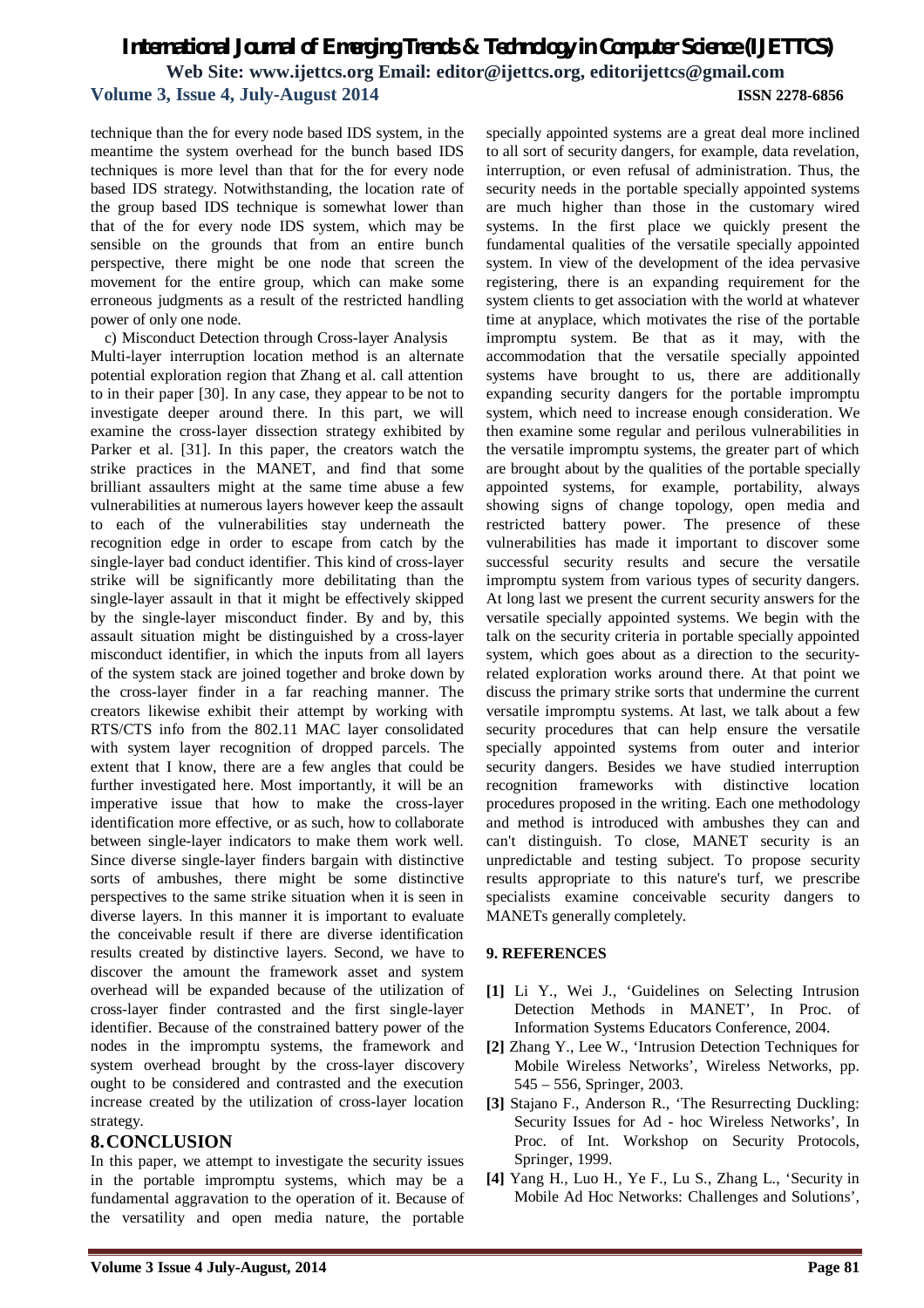IEEE Wireless Communications, 11(1), pp. 38 - 47, 2004.

- **[5]** Yongguang Zhang and Wenke Lee, 'Security in Mobile Ad-Hoc Networks', in Book Ad Hoc Networks Technologies and Protocols (Chapter 9), Springer, 2005.
- **[6]** Amitabh Mishra and Ketan M. Nadkarni, 'Security in Wireless Ad Hoc Networks', in Book The Handbook of Ad Hoc Wireless Networks (Chapter 30), CRC Press LLC, 2003.
- **[7]** P. Papadimitratos and Z. J. Hass, 'Secure Routing for Mobile Ad Hoc Networks', in Proceedings of SCS Communication Networks and Distributed Systems Modeling and Simulation Conference (CNDS), San Antonio, TX, January 2002.
- **[8]** Y. Hu, A. Perrig and D. Johnson, Ariadne: 'A Secure On-demand Routing Protocol for Ad Hoc Networks', in Proceedings of ACM MOBICOM'02, 2002.
- [**9]** K. Sanzgiri, B. Dahill, B. N. Levine, C.Shields, and E. M. Belding-Royer, 'A Secure Routing Protocol for Ad Hoc Networks', in Proceedings of ICNP'02, 2002.
- **[10]** Y. Hu, D. Johnson, and A. Perrig, 'SEAD: Secure Efficient Distance Vector Routing for Mobile Wireless Ad Hoc Networks', Ad Hoc Networks, 1 (1): 175–192, July 2003.
- **[11**]Y. Hu, A. Perrig and D. Johnson, 'Packet Leashes: A Defense against Wormhole Attacks in Wireless Ad Hoc Networks', in Proceedings of IEEE INFOCOM'03, 2003.
- **[12**] Y. Hu, A. Perrig and D. Johnson, 'Rushing Attacks and Defense in Wireless Ad Hoc Network Routing Protocols', in Proceedings of ACM MobiCom Workshop - WiSe'03, 2003.
- **[13**] J. R. Douceur, 'The Sybil Attack', in Proceedings of the 1st International Workshop on Peer-to-Peer Systems (IPTPS'02), pages 251–260, March 2002, LNCS 2429.
- **[14]** Hu Y. C., Perrig A. and Johnson D.B., 'Ariadne: A Secure On - demand Routing Protocol for Ad Hoc Networks', In Proc. of the 8th International Conference on Mobile Computing and Networks, pp. 12 - 23, 2002.
- **[15]** K. Sanzgiri et al., 'A Secure routing Protocol for Ad Hoc Networks', In Proc. of the 10th IEEE Conference on Network Protocols, 2002.
- **[16]** B. Awerbuch et al, 'An on Demand Secure Routing Protocol Resilient to Byzantine Failures', In Proc. of the ACM Workshop on Wireless Security, 2002.
- **[17]** W. Diffie and M. Hellman, 'New Directions in Cryptography', IEEE Transactions on Information Theory,  $IT - 22(6)$ :644 - 654, 1976.
- **[18**] M. Steiner, Tsudik G., and Waidner M., 'Diffie Hellman Key Distribution Extended to Group Communication', In Proc of the ACM Conference on Computer and Communication Security, pp. 31 - 37, 1996.
- **[19]** Bellovin S.M., Merritt M., 'Encrypted Key Exchange: Password - based Protocols Secure against Dictionary

Attacks', In IEEE Symposium on Security and Privacy, pp. 72 - 84, 1992.

- **[20]** Shamir A., 'How to Share a Secret', Communications of the ACM 22(11), pp. 612 - 613, 1979.
- **[21]** Zhou L., Haas Z.J., 'Securing Ad Hoc Networks', IEEE Network 13(6), pp. 24 - 30, 1999.
- **[22**] Yi S., R. Kravets. 'MOCA: Mobile Certificate Authority for Wireless Ad Hoc Networks', In the 2nd Annual PKI Research Workshop, 2003.
- **[23]** Sergio Marti, T. J. Giuli, Kevin Lai and Mary Baker, 'Mitigating routing misbehavior in mobile ad hoc networks', in Proceedings of the 6th annual international conference on Mobile computing and networking (MobiCom'00), pages 255 –265, Boston, MA, 2000.
- **[24]** Jiejun Kong, Xiaoyan Hong, Yunjung Yi, JoonSang Park, Jun Liu and Mario Gerlay, 'A Secure Ad-hoc Routing Approach Using Localized Self-healing Communities', in Proceedings of the 6th ACM International Symposium on Mobile Ad Hoc Networking and Computing, pages 254–265, Urbana– Champaign, Illinois, 2005.
- **[25]** Y. Hu, A. Perrig and D. Johnson, 'Wormhole Attacks in Wireless Networks', IEEE Journal on Selected Areas in Communications, Vol. 24, No. 2, February 2006.
- [26] A. Perrig, R. Canetti, J. D. Tygar and D. Song, 'Efficient Authentication and Signature of Multicast Streams over Lossy Channels', In Proceedings of the IEEE Symposium on Research in Security and Privacy, pages 56–73, May 2000.
- **[27]** Jim Parker, Discussion Record for the 1st MANET Reading Group Meeting, http://logos.cs.umbc.edu/wiki/eb/index.php/February\_ 10%2C\_2006 (Authorization required).
- **[28**] Imad Aad, Jean-Pierre Nodeaux and Edward W. Knightly, 'Denial of Service Resilience in Ad Hoc Networks', in Proceedings of the 10th annual international conference on Mobile computing and networking, pages 202–215, Philadelphia, PA, 2004.
- **[29**] Intrusion-detection system, from Wikipedia, the free encyclopaedia, http://en.wikipedia.org/wiki/Intrusiondetection\_system.
- **[30**] Y. Zhang and W. Lee, 'Intrusion Detection in Wireless Ad-hoc Networks', in Proceedings of the 6th International Conference on Mobile Computing and Networking (MobiCom 2000), pages 275–283, Boston, Massachusetts, August 2000.
- **[31]** Jim Parker, Anand Patwardhan, and AnupamJoshi, 'Detecting Wireless Misbehavior through Cross-layer Analysis', in Proceedings of the IEEE Consumer Communications and Networking Conference Special Sessions (CCNC'2006), Las Vegas, Nevada, 2006.
- **[32]** P. Krishna, N. H. Vaidya, M. Chatterjee and D. K. Pradhan, 'A Cluster-based Approach for Routing in Dynamic Networks', ACM SIGCOMM Computer Communication Review, 27(2):49–64, 1997.
- [33] Yi-an Huang and Wenke Lee, 'A Cooperative Intrusion Detection System for Ad Hoc Networks', in